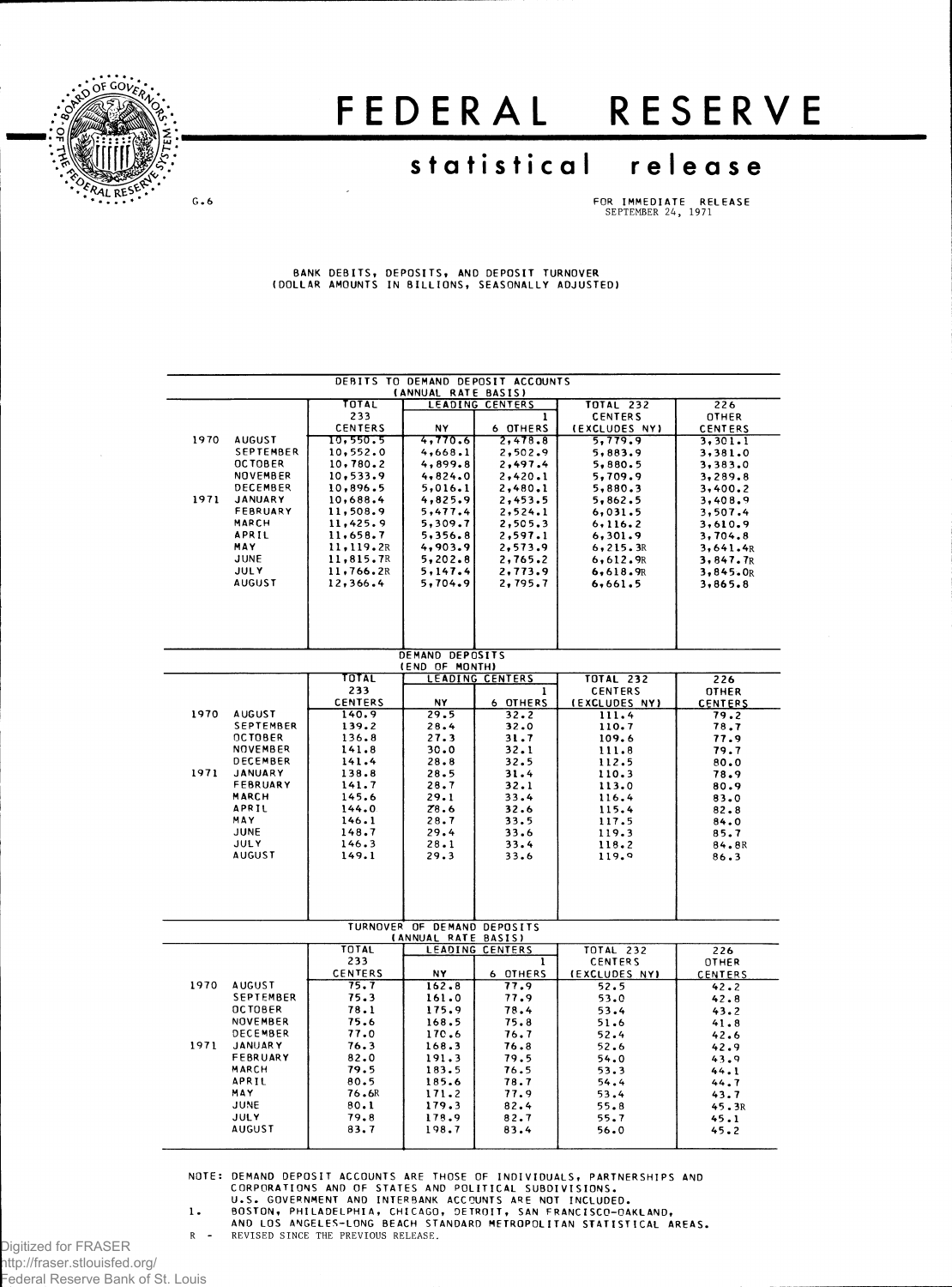| R - PREVIOUS PERIOD REVISED.<br>* CITY ONLY (OR) NOT AN SMSA BUT REPORTED ON A COUNTY BASIS.<br>DEBITS - SEASONALLY ADJUSTED ANNUAL RATE.<br>DEMAND DEPOSITS - END OF MONTH SEASONALLY ADJUSTED FIGURES.<br>TURNOVER - SEASONALLY ADJUSTED ANNUAL RATE OF DEBITS DIVIDED<br>PRECEDING MONTHS SEASONALLY ADJUSTED DEMAND DEPOS<br>Digitized for FRASER<br>/1ttp://fraser.stlouisfed.org<br>Eederal Reserve Bank of St. Louis |  |  |  |  |  |  |  |  |  |  |
|-----------------------------------------------------------------------------------------------------------------------------------------------------------------------------------------------------------------------------------------------------------------------------------------------------------------------------------------------------------------------------------------------------------------------------|--|--|--|--|--|--|--|--|--|--|
|                                                                                                                                                                                                                                                                                                                                                                                                                             |  |  |  |  |  |  |  |  |  |  |
|                                                                                                                                                                                                                                                                                                                                                                                                                             |  |  |  |  |  |  |  |  |  |  |
|                                                                                                                                                                                                                                                                                                                                                                                                                             |  |  |  |  |  |  |  |  |  |  |
|                                                                                                                                                                                                                                                                                                                                                                                                                             |  |  |  |  |  |  |  |  |  |  |
|                                                                                                                                                                                                                                                                                                                                                                                                                             |  |  |  |  |  |  |  |  |  |  |
|                                                                                                                                                                                                                                                                                                                                                                                                                             |  |  |  |  |  |  |  |  |  |  |
|                                                                                                                                                                                                                                                                                                                                                                                                                             |  |  |  |  |  |  |  |  |  |  |
|                                                                                                                                                                                                                                                                                                                                                                                                                             |  |  |  |  |  |  |  |  |  |  |
|                                                                                                                                                                                                                                                                                                                                                                                                                             |  |  |  |  |  |  |  |  |  |  |
|                                                                                                                                                                                                                                                                                                                                                                                                                             |  |  |  |  |  |  |  |  |  |  |
|                                                                                                                                                                                                                                                                                                                                                                                                                             |  |  |  |  |  |  |  |  |  |  |

|                                        | DEBITS TO DEMAND DEPOSITS             |                      |                    |                                  | DEMAND DEPOSITS    |                   |              |
|----------------------------------------|---------------------------------------|----------------------|--------------------|----------------------------------|--------------------|-------------------|--------------|
|                                        | <b>AUGUST</b><br>1971<br>(MILLIONS OF | PERCENT CHANGE       |                    | <b>AUGUST</b><br>1971            |                    | PERCENT CHANGE    | ANNUAL RATE  |
|                                        | DOLLARS)                              | FROM<br><b>MONTH</b> | YEAR               | <b>(THOUSANDS OF</b><br>DOLLARS) | FROM<br>MONTH      | YEAR              | OF TURNOVER  |
|                                        |                                       | AG <sub>0</sub>      | AGO                |                                  | AGO                | AGO.              |              |
| DISTRICT NO. 1 - BOSTON                |                                       |                      |                    |                                  |                    |                   |              |
| CONNECTICUT:                           |                                       |                      |                    |                                  |                    |                   |              |
| HARTFORD                               | 60,010.8                              | $+5.6$               | $+16.6$            | 872,329                          | $+11.3$            | $+1.2$            | 72.5         |
| NEW HAVEN<br>NEW LONDON-GROTON-NORWICH | 10,599.5                              | $-11.3$              | $+10.9$            | 290,494                          | $-3.9$             | $+1.8$            | 35.8         |
| <b>WATERBURY</b>                       | 3,387.6<br>6,060.0                    | $+0.9$<br>$+ 0.8$    | $+40.7$<br>$+10.6$ | 93,949<br>170,964                | $+1.5$<br>$+4.9$   | $+10.6$<br>$+5.0$ | 36.3         |
|                                        |                                       |                      |                    |                                  |                    |                   | 36.3         |
| MAINE:<br>BANGOR*                      |                                       |                      |                    |                                  |                    |                   |              |
| LEWISTON-AUBURN                        | 1,881.8<br>1,590.0                    | $+12.2$<br>$-2.3$    | $+9.4$<br>$+25.6$  | 58,744                           | $+5.0$             | $+13.5$           | 32.8         |
| PORTL AND                              | 7,393.0                               | $+6.7$               | $+18.0$            | 41, 172<br>168,430               | $+7.2$<br>$+6.5$   | $+9.5$<br>$+9.0$  | 40.0<br>45.3 |
|                                        |                                       |                      |                    |                                  |                    |                   |              |
| <b>MASSACHUSETTS:</b><br><b>BOSTON</b> | 295,590.6                             | $+2.0$               | $+14.4$            |                                  |                    |                   |              |
| <b>BROCKTON</b>                        | 2,441.4                               | $-3.3$               | $+13.5$            | 3,677,959<br>77,578              | $+6.8$<br>$+7.5$   | $+4.6$<br>$+9.6$  | 83.0<br>32.6 |
| <b>FALL RIVER</b>                      | 2,032.2                               | $+ .7$               | $+13.1$            | 65,662                           | $+3.5$             | $+13.4$           | 31.5         |
| LAWRENCE-HAVERHILL                     | 3,872.4                               | $+1.3$               | $+20.5$            | 145,207                          | $+10.0$            | $+14.6$           | 27.9         |
| LOWELL<br>NEW BEDFORD                  | 2,452.2<br>1,998.8                    | $-8.5$<br>$-1.5$     | $+5.6$<br>$+1.4$   | 88,608                           | $+0.6$             | $+8.2$            | 27.8         |
| PITTSFIELD                             | 2,186.0                               | $+4.2$               | $+10.2$            | 71,983<br>67,412                 | $+6.4$<br>$-1.6$   | $+ 0.8$<br>$+9.9$ | 28.6<br>32.2 |
| SPRINGFIELD-CHICOPEE-HOLYOKE           | 12,666.2                              | $+2.3$               | $+1.9$             | 335,923                          | $+2.7$             | $+5.4$            | 38.2         |
| <b>WORCESTER</b>                       | 10,204.6                              | $+3.4$               | $+13.3$            | 272,528                          | +4.6R              | $+9.4$            | 38.3         |
| NEW HAMPSHIRE:                         |                                       |                      |                    |                                  |                    |                   |              |
| CONCORD*                               | 1,274.2                               | $-3.4$               | $+23.3$            | 39,026                           | $-12.4$            | $-1.2$            | 30.5         |
| <b>MANCHESTER</b>                      | 2,662.6                               | $-2.1$               | $+6.2$             | 63, 241                          | $-8.5$             | $+7.2$            | 40.2         |
| RHODE ISLAND:                          |                                       |                      |                    |                                  |                    |                   |              |
| PROVIDENCE-PAWTUCKET-WARWICK           | 27,725.0                              | $+5.9$               | $+7.5$             | 638,579                          | $+2.4$             | $+4.8$            | 43.9         |
|                                        |                                       |                      |                    |                                  |                    |                   |              |
| <b>VERMONT:</b><br><b>BURLINGTON*</b>  | 3,256.8                               | $-2.9$               |                    |                                  |                    |                   |              |
|                                        |                                       |                      | $+17.0$            | 90,656                           | $+5.4$             | $+4.1$            | 36.9         |
| DISTRICT NO. 1 TOTALS                  | 459,285.7                             | $+2.2$               | $+13.8$            | 7,330,444                        | $+5.6R$            | $+4.9$            | 64.4         |
| DISTRICT NO. 2 - NEW YORK              |                                       |                      |                    |                                  |                    |                   |              |
| CONNECTICUT:                           |                                       |                      |                    |                                  |                    |                   |              |
| <b>BRIDGEPORT</b>                      | 10, 175.0                             | $+2.1$               | $+4.9$             | 299,603                          | $-0.5$             | $+1.9$            | 33.9         |
| STAMFORD                               | 9,244.5                               | $+8.9$               | $+20.3$            | 276,702                          | $-0.3$             | $+14.6$           | 33.4         |
| NEW JERSEY:                            |                                       |                      |                    |                                  |                    |                   |              |
| <b>JERSEY CITY</b>                     | 20,358.2                              | $-4.2$               | $+ .7$             | 499,579                          | $+4.8$             | $+5.3$            | 41.7         |
| <b>NEWARK</b>                          | 87,454.8                              | $-1-1$               | $+14.5$            | 2,029,974                        | $+3.0$             | $+5.8$            | 43.7         |
| PATERSON-CLIFTON-PASSAIC               | 40, 752.2                             | $-1.7$               | $+21.7$            | 1,189,805                        | $-3.0$             | $+8.6$            | 33.7         |
| NEW YORK:                              |                                       |                      |                    |                                  |                    |                   |              |
| <b>BINGHAMTON</b>                      | 4,992.4                               | $+ 0.5$              | $+9.0$             | 177,407                          | $+3.5$             | $+8.5$            | 28.6         |
| <b>BUFFALO</b>                         | 59,832.9                              | $\ddotsc$            | $+38.2$            | 976,183                          | $+1.7$             | $+8.7$            | 61.8         |
| NEW YORK<br><b>ROCHESTER</b>           | 5,704,880.9                           | $+10.8$              | $+19.6$            | 29,288,780                       | $+4.1$             | $-0.8$            | 198.7        |
| SYRACUSE                               | 26, 591.1<br>20,216.4                 | $+1.8$<br>$-2.2$     | $+17.2$<br>$+16.0$ | 698,444                          | $-2.1$             | $+7.4$            | 37.7         |
| UTICA-ROME                             | 6, 288.2                              | $+5.9$               | $+7.6$             | 486,332<br>187,104               | $+1.4$<br>$+3.8$   | $+9.9$<br>$+1.8$  | 41.9<br>34.2 |
|                                        |                                       |                      |                    |                                  |                    |                   |              |
| DISTRICT NO. 2 TOTALS                  | 5,990,786.5                           | $+10.2$              | $+19.5$            | 36,109,913                       | $+3.5$             | $+ 0.6$           | 168.7        |
| DISTRICT NO. 3 - PHILADELPHIA          |                                       |                      |                    |                                  |                    |                   |              |
| <b>DELAWARE:</b>                       |                                       |                      |                    |                                  |                    |                   |              |
| WILMINGTON                             | 73,517.0                              | $-6.3$               | $+2.0$             | 664,389                          | $-11.7$            | $+16.9$           | 103.8        |
| NEW JERSEY:                            |                                       |                      |                    |                                  |                    |                   |              |
| ATLANTIC CITY                          | 3,913.0                               | $+10.5$              | $+17.6$            | 171,934                          | $-2.7$             | $+14.9$           | 22.4         |
| <b>TRENTON</b>                         | 24, 105.8                             | $+5.4$               | $+11.4$            | 418,984                          | $-6.9$             | $-8.8$            | 55.5         |
| PENNSYLVANIA:                          |                                       |                      |                    |                                  |                    |                   |              |
| ALLENTOWN-EASTON-BETHLEHEM             | 8,999.6                               | $+4.1$               | $+11.0$            | 317,768                          | $+3.9$             | $+3.0$            | 28.9         |
| AL TOONA                               | 1,804.7                               | $+2.3$               | $+10.4$            | 85,305                           | $-3.0$             | $+11.8$           | 20.8         |
| <b>HARRISBURG</b><br><b>JOHNSTOWN</b>  | 9,436.3                               | $+1.0$               | $+13.1$            | 362,788                          | $+3.1$             | $-8.6$            | 26.4         |
| LANCASTER                              | 2,528.0<br>6, 101.8                   | $-4.1$<br>$-4.8$     | $+32.4$<br>$-5.5$  | 104,646<br>243,930               | $-1.3$<br>$-3.8$   | $+17.0$<br>$-6.0$ | 24.0         |
| LEBANON*                               | 885.6                                 | $+ . 3$              | $+8.2$             | 41,913                           | $+5.4$             | $+7.2$            | 24.5<br>21.7 |
| PHILADELPHIA                           | 314,675.3                             | $+4.1$               | $+14.8$            | 4,906,778                        | $+0$               | $+3.3$            | 64.1         |
| READING<br><b>SCRANTON</b>             | 9,508.1                               | $-1$                 | $+16.5$            | 339,472                          | $+2.8$             | $+5.6$            | 28.4         |
| WILKES-BARRE-HAZELTON                  | 3,955.4<br>5,769.8                    | $-14.7$<br>$+5.8$    | $+1.0$<br>$+21.5$  | 159,712<br>255,085               | $-10.4$<br>$+10.3$ | $-4.7$<br>$+14.8$ | 22.8<br>23.7 |
| WILLIAMSPORT*                          | 1,652.6                               | $-4.9$               | $+3.4$             | 67,211                           | $+3.5$             | $+5.7$            | 25.0         |
| <b>YORK</b>                            | 7,387.3                               | $-4.9$               | $+8.7$             | 284,373                          | $+6.3$             | $+$ .2            | 26.8         |
| DISTRICT NO. 3 TOTALS                  | 474, 140.3                            | $+1.8$               | $+11.9$            |                                  |                    |                   |              |
|                                        |                                       |                      |                    | 8,424,288                        | $-0.9$             | $+3.3$            | 56.0         |

ADJUSTED FIGURES.<br>E OF DEBITS DIVIDED BY AVERAGE OF CURRENT AND<br>JUSTED DEMAND DEPOSITS FIGURE.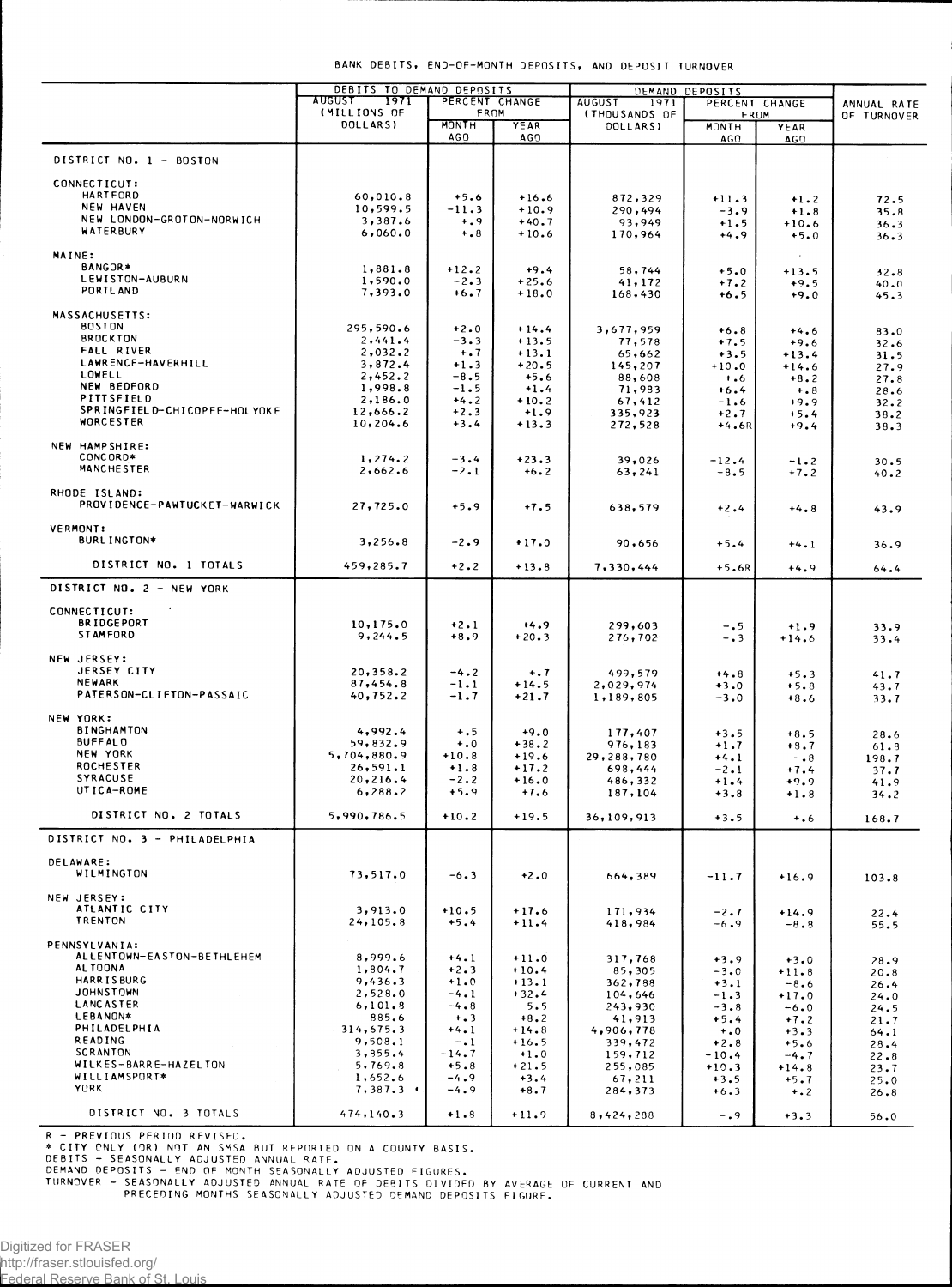|  | BANK DEBITS, END-OF-MONTH DEPOSITS, AND DEPOSIT TURNOVER |  |  |
|--|----------------------------------------------------------|--|--|
|  |                                                          |  |  |

|                                            | DEBITS TO DEMAND DEPOSITS             |                        |                     |                                        | DEMAND DEPOSITS        |                    |                            |  |
|--------------------------------------------|---------------------------------------|------------------------|---------------------|----------------------------------------|------------------------|--------------------|----------------------------|--|
|                                            | <b>AUGUST</b><br>1971<br>(MILLIONS OF | PERCENT CHANGE<br>FROM |                     | <b>AUGUST</b><br>1971<br>(THOUSANDS OF | PERCENT CHANGE<br>FROM |                    | ANNUAL RATE<br>OF TURNOVER |  |
|                                            | DOLLARS)                              | <b>MONTH</b><br>AGO    | YEAR<br>AGO         | DOLL ARS)                              | MONTH<br>AGO           | YEAR<br>AGO        |                            |  |
| DISTRICT NO. 4 - CLEVELAND                 |                                       |                        |                     |                                        |                        |                    |                            |  |
| <b>KENTUCKY:</b><br>LEXINGTON              | 5,465.5                               | $+ .2$                 | $+21.1$             | 180,798                                | $-1.2$                 | $+7.3$             | 30.1                       |  |
| OHIO:                                      |                                       |                        |                     |                                        |                        |                    |                            |  |
| AKRON<br><b>CANTON</b>                     | 27,330.2<br>8,502.1                   | $-8.8$<br>$+5.9$       | $+26.1$<br>$+8.0$   | 467,256<br>225,179                     | $+5.2$<br>$+3.1$       | $+1.4$<br>$+4.1$   | 60.0<br>38.3               |  |
| <b>CINCINNATI</b>                          | 56,730.4                              | $+8.0$                 | $+7.8$              | 1,077,064                              | $-4.0$                 | $-.1R$             | 51.6                       |  |
| <b>CLEVELAND</b>                           | 147,951.4                             | $+14.3$                | $+29.1$             | 2,208,045                              | $+1.7$                 | $+3.1$             | 67.6                       |  |
| COLUMBUS<br>DAYTON                         | 62,727.2                              | $-2.7$                 | $+20.5$             | 824,031                                | $-1.2$                 | $-5.0$             | 75.7                       |  |
| HAMILTON-MIDDLETOWN                        | 22,328.5<br>3,926.0                   | $+6.2$<br>$+5.8$       | $+6.5$<br>$+6.9$    | 564,628<br>130,869                     | $+2.3$<br>$+4.1$       | $+0$<br>$+8.7$     | 40.0<br>30.6               |  |
| LIMA                                       | 3,188.0                               | $+12.2$                | $+6.8$              | 98,250                                 | $-3.2$                 | $-9.0$             | 31.9                       |  |
| LORAIN-ELYRIA                              | 3,408.5                               | $-0.8$                 | $+27.0$             | 115,540                                | $+8.0$                 | $+8.4$             | 30.6                       |  |
| MANSFIELD<br>SPRINGFIELD                   | 2,807.9<br>2,725.9                    | $-3.8$<br>$+6.7$       | $-5.3$<br>$+22.8$   | 87,270<br>80, 124                      | $+1$<br>$-2.0$         | $-4.1$<br>$+7.7$   | 32.2<br>33.7               |  |
| STEUBENVILLE-WEIRTON, W. VA.               | 2,092.2                               | $+3.0$                 | $+3.9$              | 84, 255                                | $+1.9$                 | $+1.2$             | 25.1                       |  |
| <b>TOLEDO</b>                              | 19,372.0                              | $+6.6$                 | $+4.5$              | 474,332                                | $+5.9$                 | $+3.3$             | 42.0                       |  |
| YOUNGSTOWN-WARREN                          | 9,733.1                               | $+5.0$                 | $+12.7$             | 313,438                                | -1.5                   | $+4.1$             | 30.8                       |  |
| PENNSYLVANIA:                              |                                       |                        |                     |                                        |                        |                    |                            |  |
| ERIE<br>PITTSBURGH                         | 6, 292.0<br>184,777.5                 | $-1.4$<br>$-1.4$       | $+17.0$<br>$+17.7$  | 208,445<br>3,007,537                   | $+5.8$<br>$+7.1$       | $+10.2$<br>$+13.7$ | 31.0<br>63.6               |  |
| WEST VIRGINIA:                             |                                       |                        |                     |                                        |                        |                    |                            |  |
| WHEELING                                   | 3,235.9                               | $-5.4$                 | $+9.1$              | 128,957                                | $+4.1$                 | $+4.2$             | 25.6                       |  |
| DISTRICT NO. 4 TOTALS                      | 572,594.4                             | $+3.6$                 | $+18.5$             | 10,276,018                             | $+2.7$                 | +4.9R              | 56.5                       |  |
| DISTRICT NO. 5 - RICHMOND                  |                                       |                        |                     |                                        |                        |                    |                            |  |
| DISTRICT OF COLUMBIA:<br>WASHINGTON        | 107,815.3                             | $-1$                   | $+18.0$             | 2,821,973                              | $+$ .7                 | $+10.6$            | 38.3                       |  |
| MARYLAND:<br><b>BALTIMORE</b>              | 71,009.9                              | $+1.9$                 | $+10.9$             | 1,587,566                              | $-0.8$                 | $+8.1$             | 44.6                       |  |
| NORTH CAROLINA:                            |                                       |                        |                     |                                        |                        |                    |                            |  |
| <b>ASHEVILLE</b>                           | 3,619.0                               | $+5.7$                 | $+24.7$             | 93,794                                 | $+5.8$                 | $+8.5$             | 39.7                       |  |
| CHARLOTTE<br><b>DURHAM</b>                 | 27,499.1<br>4,192.9                   | $+0$<br>$+3.2$         | $+20.5$<br>$+14.7$  | 490,619<br>110,958                     | $+2.6$<br>$+7.9$       | $+9.8$<br>$+10.3$  | 56.8<br>39.2               |  |
| <b>FAYETTEVILLE</b>                        | 3,159.0                               | $+12.1$                | $+44.3$             | 85,266                                 | $+9.1$                 | $+21.2$            | 38.7                       |  |
| GREENSBORD-HIGH POINT                      | 14,159.6                              | $-2.6$                 | $+21.9$             | 277,248                                | $+8.5$                 | $+8.7$             | 53.2                       |  |
| RALEIGH<br>WILMINGTON                      | 17,084.1<br>2,350.6                   | $-4.0$<br>$+5.8$       | $+12.9$<br>$+27.7$  | 297,511<br>67,914                      | $+5.1$<br>-5.2         | $+17.8$<br>$+11.7$ | 58.9<br>33.7               |  |
| WINSTON-SALEM                              | 17,308.8                              | $+7.7$                 | $+35.6$             | 231,294                                | $+4.9$                 | $+16.3$            | 76.6                       |  |
| SOUTH CAROLINA:                            |                                       |                        |                     |                                        |                        |                    |                            |  |
| CHARLESTON<br>COLUMBIA                     | 4,455.9<br>14,570.5                   | $+4.9$<br>$+14.4$      | $+5.4$<br>$+7.4$    | 195,724<br>257,405                     | $+2.0$<br>-6.5         | $+13.9$<br>$+11.1$ | 23.0<br>54.7               |  |
| <b>GREENVILLE</b>                          | 8,595.6                               | $-2.7$                 | $+25.0$             | 225,680                                | $+5.4$                 | $+12.2$            | 39.1                       |  |
| VIRGINIA:                                  |                                       |                        |                     |                                        |                        |                    |                            |  |
| LYNCHBURG<br>NEWPORT NEWS-HAMPTON          | 3,232.9<br>4,459.0                    | $-.2$<br>$-4.5$        | $+20.8$<br>$+23.8$  | 95,874<br>157,879                      | $+3.5$<br>$+5.1$       | $+16.9$<br>$+19.5$ | 34.3<br>28.9               |  |
| NORFOLK-PORTSMOUTH                         | 15,070.0                              | $+5.9$                 | $+23.7$             | 466,939                                | $+1.6$                 | $+14.3$            | 32.5                       |  |
| RICHMOND<br>ROANOKE                        | 37,431.5<br>7,046.4                   | $-16.3$<br>$-8.3$      | $+8.7R$<br>$+10.4$  | 722,044                                | +6.0                   | +14.2R             | 53.4                       |  |
|                                            |                                       |                        |                     | 171,381                                | $-0.2$                 | $+12.2$            | 41.1                       |  |
| WEST VIRGINIA:<br>CHARLESTON               |                                       |                        |                     |                                        |                        |                    |                            |  |
| HUNTINGTON-ASHLAND, KY.                    | 8,374.7<br>4,762.2                    | $-3.8$<br>$-7.5$       | $+12.9$<br>$+17.5$  | 249,281<br>177,778                     | $-3.4$<br>$-2.9$       | $+9.7R$<br>$+9.0$  | 33.0<br>26.4               |  |
| DISTRICT NO. 5 TOTALS                      | 376,197.0                             | $-1.1$                 | $+16.2R$            | 8,784,128                              | $+1.4$                 | $+11.3R$           | 43.1                       |  |
| DISTRICT NO. 6 - ATLANTA                   |                                       |                        |                     |                                        |                        |                    |                            |  |
| ALABAMA:                                   |                                       |                        |                     |                                        |                        |                    |                            |  |
| BIRMINGHAM                                 | 26,900.1                              | $+1.5$                 | $+17.9$             | 638,477                                | $+4.5$                 | $+8.0$             | 43.1                       |  |
| GADSDEN<br>HUNTSVILLE                      | 995.1<br>3,050.0                      | $-1.9$<br>$+2.3$       | $+11.6$<br>$+12.1$  | 47, 147<br>117,172                     | $-0.3$                 | $-0.2$             | 21.1                       |  |
| MOBILE                                     | 9,851.3                               | $+11.6$                | $+19.0$             | 258,797                                | $+1.2$<br>$+ .1$       | $+8.2$<br>$+4.7$   | 26.2<br>38.1               |  |
| MONTGOMERY<br><b>TUSCAL 00SA</b>           | 6,025.1<br>1,777.4                    | $+6.2$<br>$-0.6$       | $+39.4$<br>$+15.0$  | 189,242<br>70,084                      | $-2.4$<br>$+4.5$       | $+13.6$<br>$+12.3$ | 31.5<br>25.9               |  |
| FLORIDA:                                   |                                       |                        |                     |                                        |                        |                    |                            |  |
| FT. LAUDERDALE-HOLLYWOOD                   | 16, 519.2                             | $+3.3$                 | $+15.3$             | 850,878                                | $+4.7$                 | $+15.1$            | 19.9                       |  |
| <b>JACKSONVILLE</b><br>MIAMI               | 31,090.9<br>57,270.5                  | $-2.2$<br>$-7.2R$      | $+26.1$<br>$+20.3R$ | 592,509<br>2,120,385                   | $+9.1$<br>$-1.4R$      | $+13.6$<br>$+14.5$ | 54.8                       |  |
| ORLANDO                                    | 13, 296.7                             | $+13.1$                | $+26.6$             | 392,896                                | $-0.8$                 | $+10.9$            | 26.8<br>33.7               |  |
| <b>PENSACOLA</b>                           | 4,189.6                               | $+4.2$                 | $+19.7$             | 181,785                                | $-1.0$                 | $+29.9$            | 22.9                       |  |
| <b>TALLAHASSEE</b><br>TAMPA-ST. PETERSBURG | 4,980.8<br>33,064.6                   | $+19.8$<br>$+2.3$      | $+84.3$<br>$+21.1$  | 119,049<br>994,035                     | $+10.9$                | $+58.5$            | 44.0                       |  |
| WEST PALM BEACH                            | 9,978.3                               | $+5.2$                 | $+13.9$             | 549,497                                | $+4.0$<br>$-0.8$       | $+19.5$<br>$+21.5$ | 33.9<br>18.1               |  |
|                                            |                                       |                        |                     |                                        |                        |                    |                            |  |

R – PREVIOUS PERIOD REVISED.<br>DEBITS – SEASPNALLY ADJUSTED ANNUAL RATE.<br>DEMAND DEPOSITS – END OF MONTH SEASONALLY ADJUSTED FIGURES.<br>TURNOVER – SEASONALLY ADJUSTED ANNUAL RATE OF DEBITS DIVIDED BY AVERAGE OF CURRENT AND<br>PREC

Digitized for FRASER http://fraser.stlouisfed.org/

į.

Federal Reserve Bank of St. Louis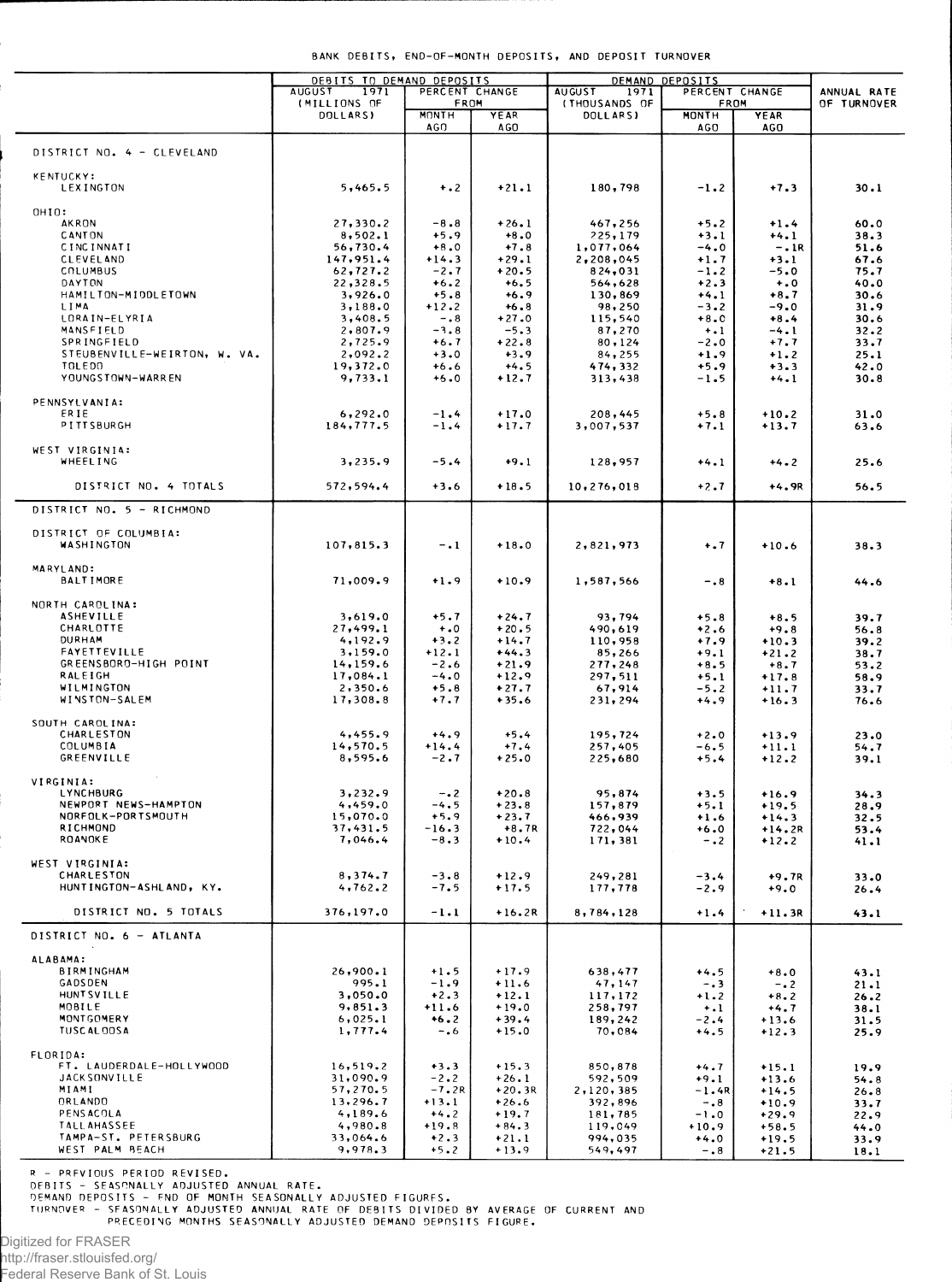Digitized for FRASER http://fraser.stlouisfed.org/ Federal Reserve Bank of St. Louis

WISCONSIN: GREEN BAY

KENOSHA MADISON

MILWAUKEE **RACINE** 

## BANK DEBITS, END-OF-MONTH DEPOSITS, AND DEPOSIT TURNOVER

|                              | DEBITS TO DEMAND DEPOSITS |                      |              |                             | DEMAND DEPOSITS           |          |             |
|------------------------------|---------------------------|----------------------|--------------|-----------------------------|---------------------------|----------|-------------|
|                              | <b>AUGUST</b><br>1971     | PERCENT CHANGE       |              | <b>AUGUST</b><br>1971       | PERCENT CHANGE            |          | ANNUAL RATE |
|                              | <b>IMILLIONS OF</b>       | FROM<br><b>MONTH</b> |              | <b><i>ITHOUSANDS OF</i></b> | FROM                      |          | OF TURNOVER |
|                              | DOLLARS)                  | AGO                  | YEAR<br>A GO | <b>DOLLARSI</b>             | MONTH<br>A <sub>G</sub> O | YEAR     |             |
|                              |                           |                      |              |                             |                           | AGO      |             |
| DISTRICT NO. 6 - CONTINUED   |                           |                      |              |                             |                           |          |             |
|                              |                           |                      |              |                             |                           |          |             |
| GEORGIA:                     |                           |                      |              |                             |                           |          |             |
| <b>ALBANY</b>                | 1,752.6                   | $+1.4$               | $+6.2$       | 71,688                      | $+4.4$                    | $+8.4$   | 25.0        |
| <b>ATLANTA</b>               | 110,212.0                 | $-1.8R$              | $+21.2$      | 1,899,779                   | $-1.5R$                   | $+10.4$  | 57.6        |
| <b>AUGUSTA</b>               | 4,631.1                   | $+1.6$               | $+26.5$      | 144, 311                    | $+1.5$                    | $+16.8$  | 32.3        |
| <b>COLUMBUS</b>              | 4,067.5                   | $-2.7$               | $+16.7$      | 130,831                     | $+3.9$                    | $+15.0R$ | 31.7        |
| MACON                        | 4,898.8                   | $+3.8$               | $+10.9$      |                             |                           |          |             |
|                              |                           |                      |              | 156, 191                    | $-0.2$                    | $+12.8$  | 31.3        |
| SAVANNAH                     | 4,700.7                   | $-1.3$               | $+23.6$      | 139,480                     | $+3.7$                    | $+16.2$  | 34.3        |
|                              |                           |                      |              |                             |                           |          |             |
| LOUSIANA:                    |                           |                      |              |                             |                           |          |             |
| <b>BATON ROUGE</b>           | 11,907.6                  | $+7.3$               | $+16.8R$     | 362,431                     | $+8.3$                    | $+17.9R$ | 34.2        |
| LAFAYETTE                    | 2,436.1                   | $+8.0$               | $+17.9$      | 105,226                     | $+$ .4                    | $+12.7$  | 23.2        |
| LAKE CHARLES                 | 2,299.0                   | $+6.2$               | $+6.9$       | 117,782                     | $+6.4$                    | $+11.2$  | 20.1        |
| NEW ORLEANS                  | 40,619.0                  | $+9.3$               | $+20.7$      | 1,152,377                   | $+12.2$                   | $+15.8$  | 37.3        |
|                              |                           |                      |              |                             |                           |          |             |
| MISSISSIPPI:                 |                           |                      |              |                             |                           |          |             |
| <b>JACKSON</b>               | 12,689.7                  | $+7.7$               | $+14.8$      | 394,739                     | $+1.1$                    | $+10.0$  | 32.3        |
|                              |                           |                      |              |                             |                           |          |             |
| TENNESSEE:                   |                           |                      |              |                             |                           |          |             |
| <b>CHATTANOOGA</b>           | 11,640.1                  | $-4.5$               | $+1.9$       | 323,527                     | $+20.5$                   | $+29.2$  | 39.3        |
| KNOXVILLE                    | 8, 266.7                  | $-6.8$               | $+17.7$      | 276,007                     | $+10.7$                   | $+19.2$  | 31.5        |
| <b>NASHVILLE</b>             | 26,942.8                  | $-0.9$               | $+22.4$      | 545,361                     | -.6                       | $+3.7$   | 49.3        |
|                              |                           |                      |              |                             |                           |          |             |
| DISTRICT NO. 6 TOTALS        | 466,053.3                 | $+.7R$               | $+20.3R$     | 12,941,683                  | $+2.8R$                   | $+14.1R$ | 36.5        |
|                              |                           |                      |              |                             |                           |          |             |
| DISTRICT NO. 7 - CHICAGO     |                           |                      |              |                             |                           |          |             |
|                              |                           |                      |              |                             |                           |          |             |
| ILLINOIS:                    |                           |                      |              |                             |                           |          |             |
| BLOOMINGTON-NORMAL           | 4,164.6                   | $-0.2$               | $+27.2$      | 113,695                     | $-3.7$                    | $+5.1$   | 35.9        |
|                              |                           |                      |              |                             |                           |          |             |
| <b>CHAMPAIGN-URBANA</b>      | 2,943.4                   | $+5.6R$              | $+11.3$      | 139,010                     | $-1.7$                    | $+8.8$   | 21.1        |
| CHICAGO                      | 966,833.3                 | $+ 0.5$              | $+14.0$      | 9,716,601                   | $-1.6$                    | $+4.4$   | 98.7        |
| DAVENPORT-ROCK ISLAND-MOLINE | 8,828.8                   | $-1.5$               | $+7.6$       | 287,088                     | $+2.1$                    | $+4.7$   | 31.1        |
| DECATUR                      | 3,297.9                   | $+2.5$               | $+13.6$      | 112,171                     | $-2.4$                    | $+5.1$   | 29.0        |
| PEORIA                       | 9,773.9                   | $+12.0$              | +27.2        | 270,072                     | $+$ .2                    | $+4.7$   | 36.2        |
| <b>ROCKFORD</b>              | 5,628.6                   | $-0.3$               | $+9.3$       | 202,674                     | $+ 1.4$                   | $-1$     | 27.8        |
| SPRINGFIELD                  | 4,701.2                   | -7.4                 | $+18.7$      | 201,783                     | $+$ .2                    | $+12.1$  | 23.3        |
|                              |                           |                      |              |                             |                           |          |             |
| INDIANA:                     |                           |                      |              |                             |                           |          |             |
| FORT WAYNE                   | 9,953.7                   | $-13.6$              | $+2.4$       | 259,605                     | $+ .7$                    | $-0.9$   | 38.5        |
| GARY-HAMMOND-EAST CHICAGO    | 13,111.5                  | $-3.9$               | $+44.7$      | 434,460                     | $+ .3$                    | $+23.5$  | 30.2        |
| INDIANAPOLIS                 | 51,039.9                  | $-7.3$               | $+26.2$      | 1,069,116                   | $-1.5$                    | $-2.6$   | 47.4        |
| LAFAYETTE-WEST LAFAYETTE     | 3,458.4                   | $-7.2R$              | $+19.2$      | 91,034                      | $-9.4R$                   | $-4.8$   | 36.1        |
| <b>MUNCTE</b>                | 2,783.9                   | $-3.0R$              | $+5.7$       | 85,941                      | –2.2R                     | $+1.0$   | 32.0        |
| SOUTH BEND                   | 7,409.8                   | $-5.1$               | $+10.5$      | 228,699                     | $-1$                      | $+3.6$   | 32.4        |
| TERRE HAUTE                  | 2,941.1                   | $-7.9R$              | $+16.2$      | 134,806                     | $+.1R$                    | $+5.1$   | 21.8        |
|                              |                           |                      |              |                             |                           |          |             |
| IOWA:                        |                           |                      |              |                             |                           |          |             |
|                              |                           |                      | $+15.4$      |                             |                           | $+5.2$   |             |
| CEDAR RAPIDS                 | 4,710.6                   | $+ 0.2$              |              | 136,137                     | $-1$                      |          | 34.6        |
| DES MOINES                   | 25,610.4                  | $-2.6$               | $+16.8$      | 370, 352                    | $-4.2$                    | $+9.2R$  | 67.7        |
| <b>DUBUQUE</b>               | 2,145.0                   | $+11.8$              | $+12.0R$     | 69,931                      | $+1$                      | $+2.3R$  | 30.7        |
| SIOUX CITY                   | 3,864.7                   | $-2.1$               | $+2.9$       | 114,189                     | $-0.7$                    | $+6.9$   | 33.7        |
| WATERL 00                    | 2,630.1                   | $+ .7$               | $+10.9$      | 82,450                      | $-2.3$                    | $-1.1$   | 31.5        |
|                              |                           |                      |              |                             |                           |          |             |
| MICHIGAN:                    |                           |                      |              |                             |                           |          |             |
| ANN ARBOR                    | 4,583.3                   | $+2.9R$              | $+22.0$      | 161,698                     | $-2.7R$                   | $+6.2$   | 28.0        |
| <b>BAY CITY</b>              | 1,620.9                   | $-6.4$               | $+1.3$       | 59,194                      | $-0.9$                    | $+6.9$   | 27.3        |
| DETROIT                      | 291,874.6                 | $+3$                 | $+13.2$      | 3,624,519                   | $-0.9$                    | $+4.7$   | 8C.2        |
| <b>FLINT</b>                 | 7,814.3                   | $+4.0$               | $+12.8R$     | 232,338                     | $+ .4$                    | $+8.7R$  | 33.7        |
| GRAND RAPIDS                 | 17,624.3                  | $-1.3$               | $+14.5$      | 390,482                     | $-2.3$                    | $+6.1$   | 44.6        |
| <b>JACK SON</b>              | 2,990.4                   | $-4.8$               | $+3.4$       | 100,412                     | $-1.5$                    | $+10.2$  | 29.6        |
| <b>KALAMAZOO</b>             | 4,860.1                   | $-7.0$               | +9.9R        | 152,891                     | $-2.3$                    | $+4.0R$  | 31.4        |
| LANSING                      | 6,909.3                   | $+3.0$               | $+16.6$      | 224,043                     | $+2.3$                    | $+9.0$   | 31.2        |
|                              |                           |                      |              |                             |                           |          |             |
| MUSKEGON-MUSKEGON HEIGHTS    | 2,461.9                   | $+9.4$               | $+17.3$      | 76,628                      | $+3.3$                    | $+7.8$   | 32.7        |
| <b>SAGINAW</b>               | 5,377.8                   | $+3.8$               | $+16.8$      | 135,639                     | $-0.3$                    | $+7.2$   | 39.6        |

DISTRICT NO. 7 TOTALS

R - PREVIOUS PERIOD REVISED.<br>DEBITS - SEASONALLY ADJUSTED ANNUAL RATE.<br>DEMAND DEPOSITS - END OF MONTH SEASONALLY ADJUSTED FIGURES.<br>TURNOVER - SEASONALLY ADJUSTED ANNUAL RATE OF DEBITS DIVIDED BY AVERAGE OF CURRENT AND<br>PREC

1.584.037.3

3,721.9

 $1,560.0$ <br>9,318.6

 $84,018.4$ 

3,470.9

 $+8.0$ 

 $+4.7$ <br> $+2.8$ <br> $+3.3$ 

 $+3.3$ 

Ă 1 B  $+17.6$ 

 $+7.7$ <br> $+17.9$ <br> $+27.6R$ 

 $+11.78$ 

 $+15.0R$ 

100,520

 $51,961$   $247,894$   $1,270,602$   $108,753$ 

21.057.388

 $-0.5$ 

 $-1.1$ <br> $+ .9$ <br> $-3.7$ 

 $-1\cdot 2$ 

 $-1.46$ 

 $+12.0$ 

 $+4.8$ <br> $+6.3$ <br> $+1.7$ 

 $+7.5R$ 

 $+4.5R$ 

 $36.9$ 

 $29.9$ <br>37.8<br>64.9

 $31.7$ 

 $74.1$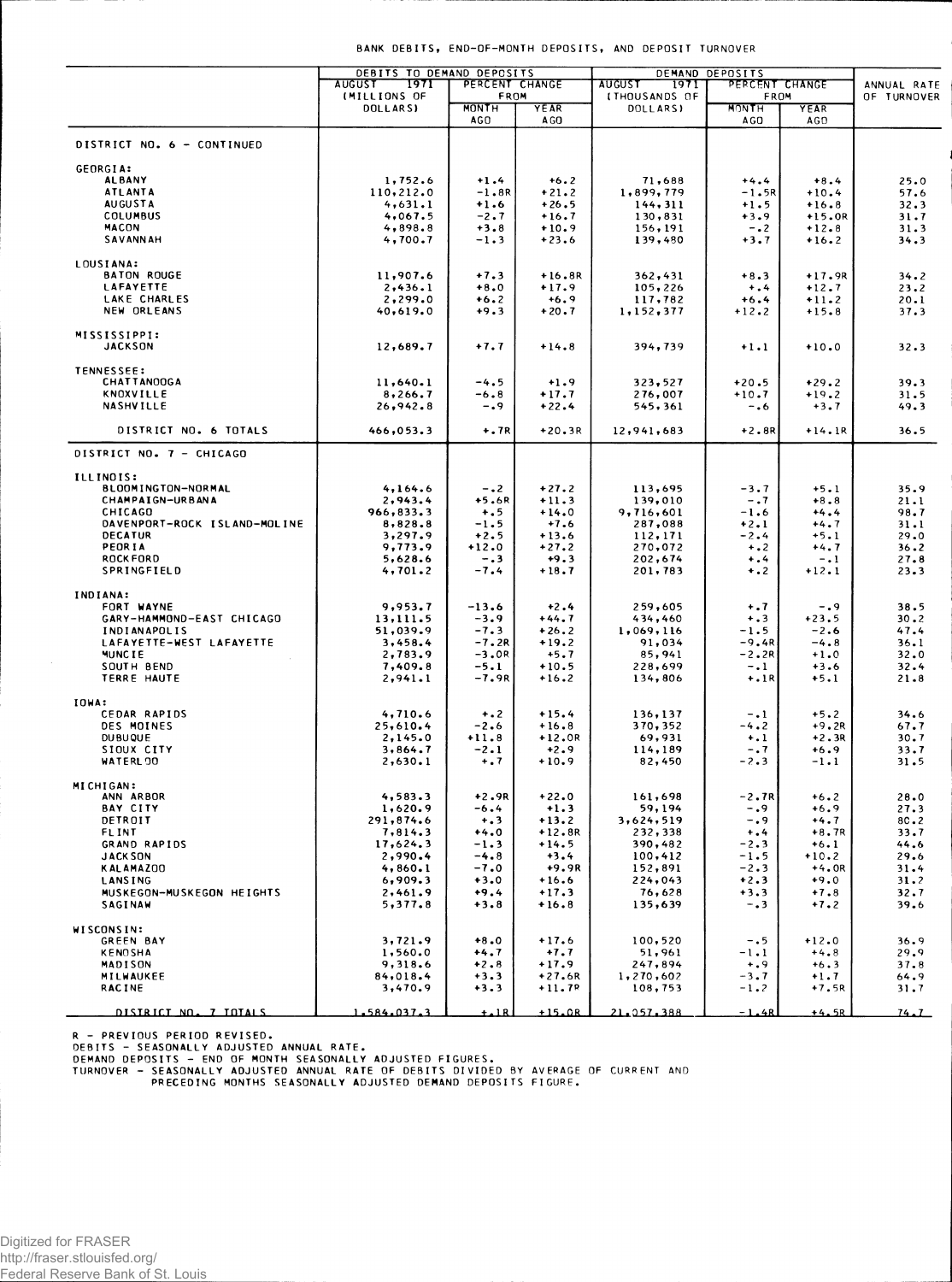|                                             | DEBITS TO DEMAND DEPOSITS             |                            |                        |                                                | DEMAND DEPOSITS     |                               |                            |
|---------------------------------------------|---------------------------------------|----------------------------|------------------------|------------------------------------------------|---------------------|-------------------------------|----------------------------|
|                                             | 1971<br><b>AUGUST</b><br>(MILLIONS OF |                            | PERCENT CHANGE<br>FROM | <b>AUGUST</b><br>1971]<br><b>(THOUSANDS OF</b> |                     | PERCENT CHANGE<br><b>FROM</b> | ANNUAL RATE<br>OF TURNOVER |
|                                             | DOLLARS)                              | <b>MONTH</b><br><b>AGO</b> | YEAR<br><b>AGO</b>     | <b>DOLLARS)</b>                                | <b>MONTH</b><br>AGO | YEAR<br>AGO                   |                            |
|                                             |                                       |                            |                        |                                                |                     |                               |                            |
| DISTRICT NO. 8 - ST. LOUIS                  |                                       |                            |                        |                                                |                     |                               |                            |
| ARKANSAS:<br>EL DORADO*                     | 1,059.5                               | $-3.1$                     | $+13.3$                | 45,989                                         | $+5.8$              |                               |                            |
| FORT SMITH                                  | 3,246.3                               | $+7.9$                     | $+23.7$                | 131,576                                        | $+2.3$              | $+11.9$<br>$+14.6$            | 23.7<br>25.0               |
| <b>HELENA*</b>                              | 374.8                                 | $-0.3$                     | $+16.2$                | 15,771                                         | $+2.0$              | $+17.3$                       | 24.0                       |
| LITTLE ROCK-NORTH LITTLE ROCK               | 12,292.7                              | $+9.4$                     | $+32.3$                | 306,715                                        | $-1$                | $+7.4$                        | 40.1                       |
| PINE BLUFF<br>TEXARKANA, TEX.               | 2,074.1<br>1,610.5                    | $+11.9$<br>$+7.3$          | $+24.5$<br>$+12.9$     | 60,880<br>77,733                               | $-1.8$<br>$+3.6$    | $+3.1$<br>$+6.0$              | 33.8<br>21.1               |
|                                             |                                       |                            |                        |                                                |                     |                               |                            |
| ILLINOIS:<br>QUINCY*                        | 1,393.9                               | $-10.2$                    | $+6.0$                 | 55,565                                         | $+6.5$              | $+1.1$                        | 25.9                       |
| INDIANA:<br>EVANSVILLE                      | 6,042.4                               | $+4.4$                     | $+0.8$                 | 196,271                                        | $-2.5$              | $-3.8$                        | 30.4                       |
| <b>KENTUCKY:</b>                            |                                       |                            |                        |                                                |                     |                               |                            |
| <b>LOUISVILLE</b>                           | 32,846.1                              | $+1.4$                     | $+13.3$                | 734,991                                        | $-1.5$              | $+1.3$                        | 44.3                       |
| OWENSBORO*                                  | 1,580.6                               | $+12.2$                    | $+14.3$                | 61,654                                         | $+3.2$              | $+5.0$                        | 26.0                       |
| PADUCAH*                                    | 1,100.8                               | $-2.8$                     | $+15.3$                | 48,155                                         | $-0.7$              | $+4.9$                        | 22.8                       |
| MISSISSIPPI:<br>GREENVILLE*                 | 1,021.9                               | $+7.6$                     | $+19.8$                | 42,451                                         | $+1.0$              | $+10.4$                       | 24.2                       |
| MISSOURI:                                   |                                       |                            |                        |                                                |                     |                               |                            |
| CAPE GIRARDEAU*                             | 810.2                                 | $+4.1$                     | $+20.4$                | 33,067                                         | $+7.6$              | $+14.0$                       | 25.4                       |
| HANNIBAL*                                   | 297.5                                 | $+3.8$                     | $-2.3$                 | 17,106                                         | $-1.0$              | $+1.4$                        | 17.3                       |
| ST. LOUIS<br>SEDALIA*                       | 174,896.3<br>598.8                    | $+3.6$<br>$-3.6$           | $+13.8$<br>$-6.7$      | 2,304,454<br>29,887                            | $+ .5$              | $+4.3$                        | 76.1                       |
| SPRINGFIELD                                 | 5,091.1                               | $+2.3$                     | $+30.1$                | 134,617                                        | $+4.2$<br>$+ 3$     | $+2.0$<br>$+5.9$              | 20.4<br>37.9               |
|                                             |                                       |                            |                        |                                                |                     |                               |                            |
| <b>TENNESSEE:</b>                           |                                       |                            |                        |                                                |                     |                               |                            |
| JACKSON*<br><b>MEMPHIS</b>                  | 1,059.0<br>39,569.6                   | $-5.2$<br>$+ 0.8$          | $+12.9$<br>$+25.8$     | 45,784<br>706,880                              | $-1.2$              | $-2.7$<br>$+13.6$             | 23.0                       |
|                                             |                                       |                            |                        |                                                | $+ .4$              |                               | 56.1                       |
| DISTRICT NO. 8 TOTALS                       | 286,966.0                             | $+3.2$                     | $+16.0$                | 5,049,546                                      | $+ 3$               | $+5.3$                        | 56.9                       |
| DISTRICT NO. 9 - MINNEAPOLIS                |                                       |                            |                        |                                                |                     |                               |                            |
| MINNESOTA:                                  |                                       |                            |                        |                                                |                     |                               |                            |
| DULUTH-SUPERIOR, WISC.                      | 4,421.7                               | $+3.2$                     | $+4.0$                 | 176,761                                        | $+8.5$              | $+7.3$                        | 26.0                       |
| MINNEAPOLIS-ST. PAUL                        | 163,438.5                             | $-4.4$                     | $+10.1$                | 1,832,554                                      | $+1.0$              | $+1.9$                        | 89.6                       |
| MONTANA:                                    |                                       |                            |                        |                                                |                     |                               |                            |
| <b>BILLINGS</b>                             | 2,406.9                               | $-6.1$                     | $+18.3$                | 98,728                                         | $+1.3$              | $+21.5$                       | 24.5                       |
| GREAT FALLS                                 | 2,158.5                               | $-16.2$                    | $+3.3$                 | 70,193                                         | $+5.2$              | $+3.9$                        | 31.5                       |
|                                             |                                       |                            |                        |                                                |                     |                               |                            |
| NORTH DAKOTA:<br>FARGO-MOORHEAD, MINN.      | 3,190.6                               | -5.3                       | $+13.9$                | 108,348                                        | $-3.2$              | $+6.9$                        | 29.0                       |
|                                             |                                       |                            |                        |                                                |                     |                               |                            |
| SOUTH DAKOTA:<br>SIOUX FALLS                |                                       |                            |                        |                                                |                     |                               |                            |
|                                             | 3,179.0                               | $-0.4$                     | $+12.9$                | 91,957                                         | $+14.0$             | $+4.2$                        | 36.8                       |
| DISTRICT NO. 9 TOTALS                       | 178,795.2                             | $-4.3$                     | $+10.1$                | 2,378,541                                      | $+1.9$              | $+3.3$                        | 75.9                       |
| DISTRICT NO. 10 - KANSAS CITY               |                                       |                            |                        |                                                |                     |                               |                            |
|                                             |                                       |                            |                        |                                                |                     |                               |                            |
| COLORADO:<br>COLORADO SPRINGS               | 5,010.0                               | $-2.1$                     | $+30.9$                | 173,660                                        | $+2.0$              | $+19.6$                       | 29.1                       |
| DENVER                                      | 61, 112.0                             | $-1.5$                     | $+21.7$                | 1,267,648                                      | $+4.7$              | $+19.2$                       | 49.3                       |
| PUEBLO                                      | 1,763.0                               | $-3.0$                     | $+15.8$                | 68,159                                         | $+ 0.8$             | $+5.7$                        | 26.0                       |
| <b>KANSAS:</b>                              |                                       |                            |                        |                                                |                     |                               |                            |
| TOPEKA                                      | 9,906.0                               | $+13.4$                    | $+34.6$                | 181,260                                        | $-9.4$              | $+8.2$                        | 51.9                       |
| WICHITA                                     | 12,463.0                              | $+4.2$                     | $+3.5$                 | 373,557                                        | $+8.0$              | $+6.8$                        | 34.6                       |
| MISSOURI:                                   |                                       |                            |                        |                                                |                     |                               |                            |
| KANSAS CITY, KANSAS                         | 82,021.0                              | $+8.4$                     | $+20.6$                | 1,482,056                                      | $+3.0$              | $+11.7$                       | 56.2                       |
| ST. JOSEPH                                  | 2,456.0                               | $-0.8$                     | $-1.2$                 | 88,719                                         | $+4.4$              | $+5.4$                        | 28.3                       |
| NEBRASKA:                                   |                                       |                            |                        |                                                |                     |                               |                            |
| <b>LINCOLN</b>                              | 7,398.0                               | $-2.5$                     | $+24.8$                | 178,718                                        | $^{+}.0$            | $+10.4$                       | 41.4                       |
| OMAHA, IOWA                                 | 24, 742.0                             | $-2.0$                     | $+11.5$                | 533,003                                        | $+3.9$              | $+2.5$                        | 47.3                       |
|                                             |                                       |                            |                        |                                                |                     |                               |                            |
| NEW MEXICO:<br><b>ALBUQUERQUE</b>           | 15,060.0                              |                            |                        |                                                |                     |                               |                            |
|                                             |                                       | $-18.9$                    | $+69.5$                | 270,583                                        | $+ 0.8$             | $+17.1$                       | 55.9                       |
| OKLAHOMA:                                   |                                       |                            |                        |                                                |                     |                               |                            |
| LAWTON                                      | 1,287.0                               | $-6.6$                     | $+14.6$                | 55,066                                         | $+4.7$              | $+12.5$                       | 23.9                       |
| <b><i>OKLAHOMA CITY</i></b><br><b>TULSA</b> | 26, 543.0<br>27,264.0                 | $-7.0$<br>$+4.9$           | $+9.1$                 | 676,042                                        | $+2.5$              | $+5.3$                        | 39.7                       |
|                                             |                                       |                            | $+12.4$                | 590,728                                        | $+1.2$              | $+6.4$                        | 46.4                       |
| DISTRICT NO. 10 TOTALS                      | 277,025.0                             | $+ .7$                     | $+19.3$                | 5,939,199                                      | $+2.8$              | $+10.8$                       | 47.3                       |
|                                             |                                       |                            |                        |                                                |                     |                               |                            |

\* CITY ONLY (OR) NOT AN SMSA BUT REPORTED ON A COUNTY BASIS.<br>DEBITS - SEASONALLY ADJUSTED ANNUAL RATE.<br>DEMAND DEPOSITS - END OF MONTH SEASONALLY ADJUSTED FIGURES.<br>TUPNOVER - SEASONALLY ADJUSTED ANNUAL RATE OF DEBITS DIVIDE

 $\sim$   $\sim$